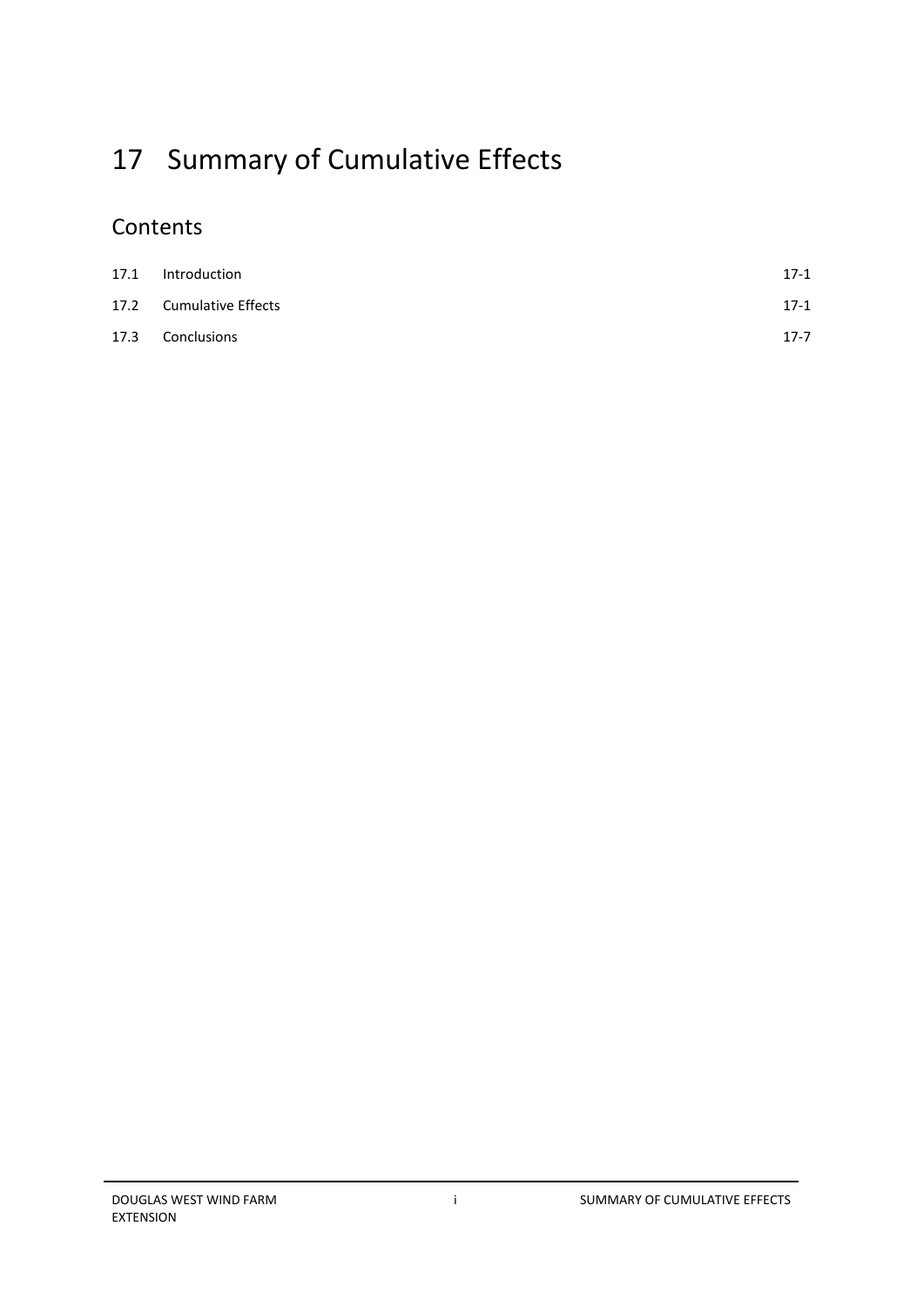This page is intentionally blank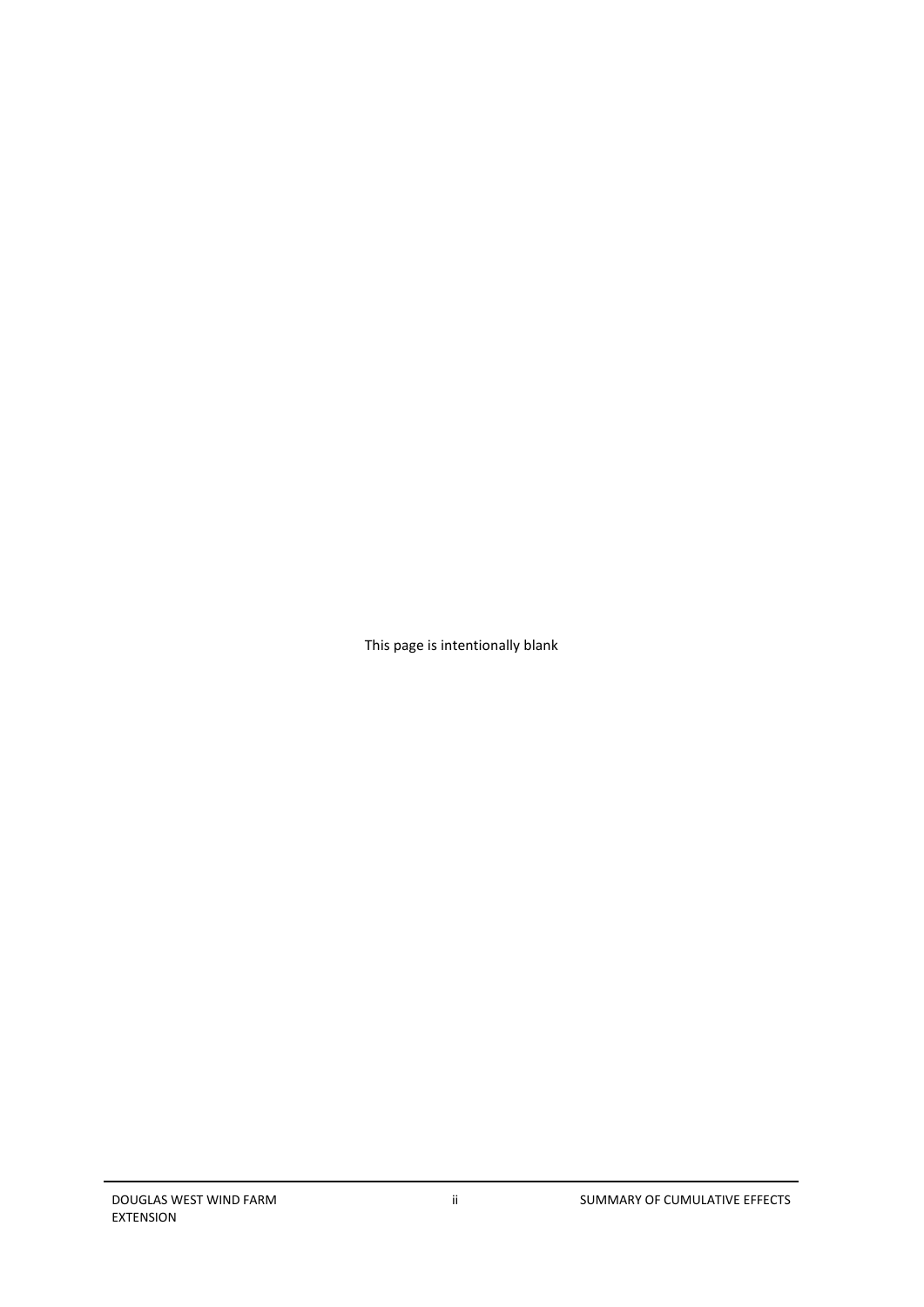## 17 Summary of Cumulative Effects

## <span id="page-2-0"></span>17.1 Introduction

- 17.1.1 Schedule 4(5) of *The Electricity Works (Environmental Impact Assessment) (Scotland) Regulations 2017* states the need for cumulative impacts to be considered at a project level. Cumulative impacts are those new impacts, or enhancements of existing impacts, that occur only because of the interaction of the construction and operation of the Proposed Development with other developments, in particular wind energy developments, or from the interaction of different aspects of the Proposed Development.
- 17.1.2 Consideration has been given to the potential for cumulative effects to arise from the interaction of the Proposed Development with other wind energy developments within up to 35 km of the site that were either operational, consented and/or under construction, or were in planning either with an application that was not yet determined or subject to an appeal, as at 01 January 2019. Table 3.1 in Chapter 3 lists the wind energy developments within 5 km of the Proposed Development site which are also shown on Figure 3.2. These are the principal projects which were considered to have the potential to give rise to cumulative effects.
- 17.1.3 The following sections provide a summary of the potential cumulative effects already described in detail within each of the technical chapters (Chapters 6 to 16).

### <span id="page-2-1"></span>17.2 Cumulative Effects

#### *Landscape and Visual*

- 17.2.1 The methodology adopted within the main LVIA provides the baseline against which the effects of the addition of the Proposed Development to the landscape has been assessed, and includes all operational/built wind farms, but excludes the consented schemes in the vicinity of the site (Douglas West, Consented Dalquhandy, Consented Cumberhead and Poniel turbines) and any other consented or 'in planning' schemes (Revised Cumberhead, Revised Dalquhandy and Repowered Hagshaw Hill). An assessment of the effects of developing the Proposed Development in combination with other operational wind farms has already therefore been presented in the main section of the LVIA.
- 17.2.2 The cumulative impact assessment in the LVIA therefore considers the additional effects that might arise as a result of the Proposed Development if other consented and in planning (awaiting determination) schemes were also operational. Two scenarios are considered which reflect the different degrees of certainty that these schemes will be constructed:
	- scenario 1 assumes that other consented (but as yet unbuilt) wind farms are operational;
	- scenario 2 extends this further to assume that all schemes in planning are also operational; and
- 17.2.3 In this first cumulative scenario the character of the landscape context within which the Proposed Development is located would be markedly different. With reference to the typologies referred to in the *South Lanarkshire Landscape Capacity Study for Wind Energy* (2016), these schemes collectively create a 'wind turbine landscape' which would extend over the character type within which the Proposed Development is located and others in the locality of the site. In this context, the introduction of the Proposed Development would not alter the defining characteristics of the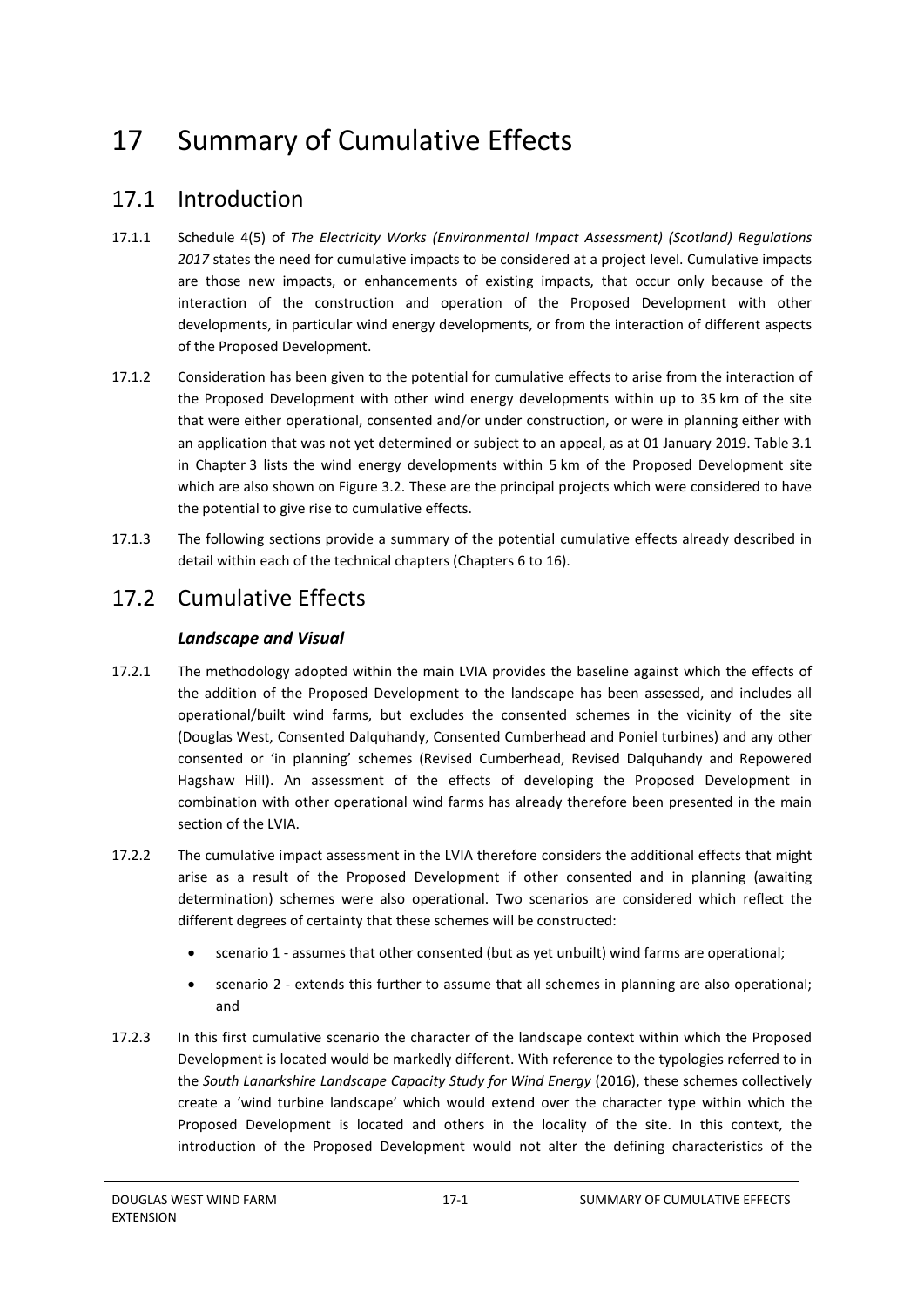character types in the local area but would instead reinforce the existing characteristics of the baseline landscape.

- 17.2.4 It is acknowledged that wherever more than one wind farm is present in the landscape there will be a greater overall or combined effect on landscape character than if just one wind farm was visible in the landscape. Likewise, it is acknowledged that the more wind turbines that are constructed in any given landscape, the greater will be the magnitude of overall (or combined) change to the landscape character that prevailed prior to the introduction of the first turbines. However, it is also noted that in any given landscape where turbines are already present the additional effect on landscape character of introducing further turbines may not be as significant as the initial introduction of turbines. Furthermore, in general, the greater the number of turbines in the baseline landscape the less significant the addition of further turbines may be in landscape character terms as the landscape will be more heavily characterised by turbines in the baseline situation.
- 17.2.5 Taking this into account it is considered that in the first cumulative scenario, the effect of introducing the Proposed Development on the landscape character of a local area in which the Douglas West Wind Farm, Consented Dalquhandy Wind Farm, Poniel turbines, and Consented Cumberhead Wind Farm were already present would be less significant than previously assessed in the main LVIA. The combined effect on the local landscape would be significant but this level of significance would occur in any event in the absence of the Proposed Development.
- 17.2.6 Similar observations can be made about most of the surrounding landscape character types (LCTs), however in some cases the addition of the additional consented schemes to the baseline would serve to reduce the level of effect to such a degree that it would become non-significant. This would be the case for the section of LCT 8 up to 5 km from the site; the area of LCT 5 up to 5 km to the north of the site; and areas of LCT 7 up to 6 km to the south of the site. In each of the LCTs considered (LCT 5, 7 & 8), whilst the overall combined effect would be greater and significant, this level of significance would generally occur in any event in the absence of the Proposed Development.
- 17.2.7 Within the lower lying land of the Douglas Valley SLA, the Proposed Development would be visible alongside the Existing Hagshaw Hill, Hagshaw Hill Extension, and Hazelside Farm turbines and the consented Douglas West Wind Farm and Poniel turbines. However, wind energy development beyond the lower sections of the valley would not become the single most dominant characteristic of the landscape. The valley topography, mature vegetation and the Douglas Water would prevail as the defining characteristics of this landscape. The introduction of the Proposed Development would be significant, as would the combined effect, but there would already be a significant effect on the character of this area as a result of the already consented developments. The introduction of the Proposed Development would not increase the level of cumulative effect of wind farm development such that the combined effect crosses the threshold of the whole SLA becoming part of the wind farm landscape.
- 17.2.8 In terms of cumulative visual effects in cumulative scenario 1, it is noted that the Proposed Development turbines would, from the vast majority of locations, be visible in combination with, and appear as, an extension to the consented Douglas West Wind Farm, and would also be seen in the immediate context of the Consented Dalquhandy Wind Farm and Consented Cumberhead Wind Farms, in addition to the existing operational wind farms of Hagshaw Hill, Hagshaw Hill Extension, Hazelside Farm, Galawhistle, and Nutberry Wind Farms. Together these schemes would form a concentration of turbines extending from the rolling moorland down into the foothills bordering the farmland to the east. From most locations the proposed turbines would also be visible either in combination with or in succession with the consented Poniel turbines and, also to the north of the Proposed Development, either in combination with or in succession with the scattered existing and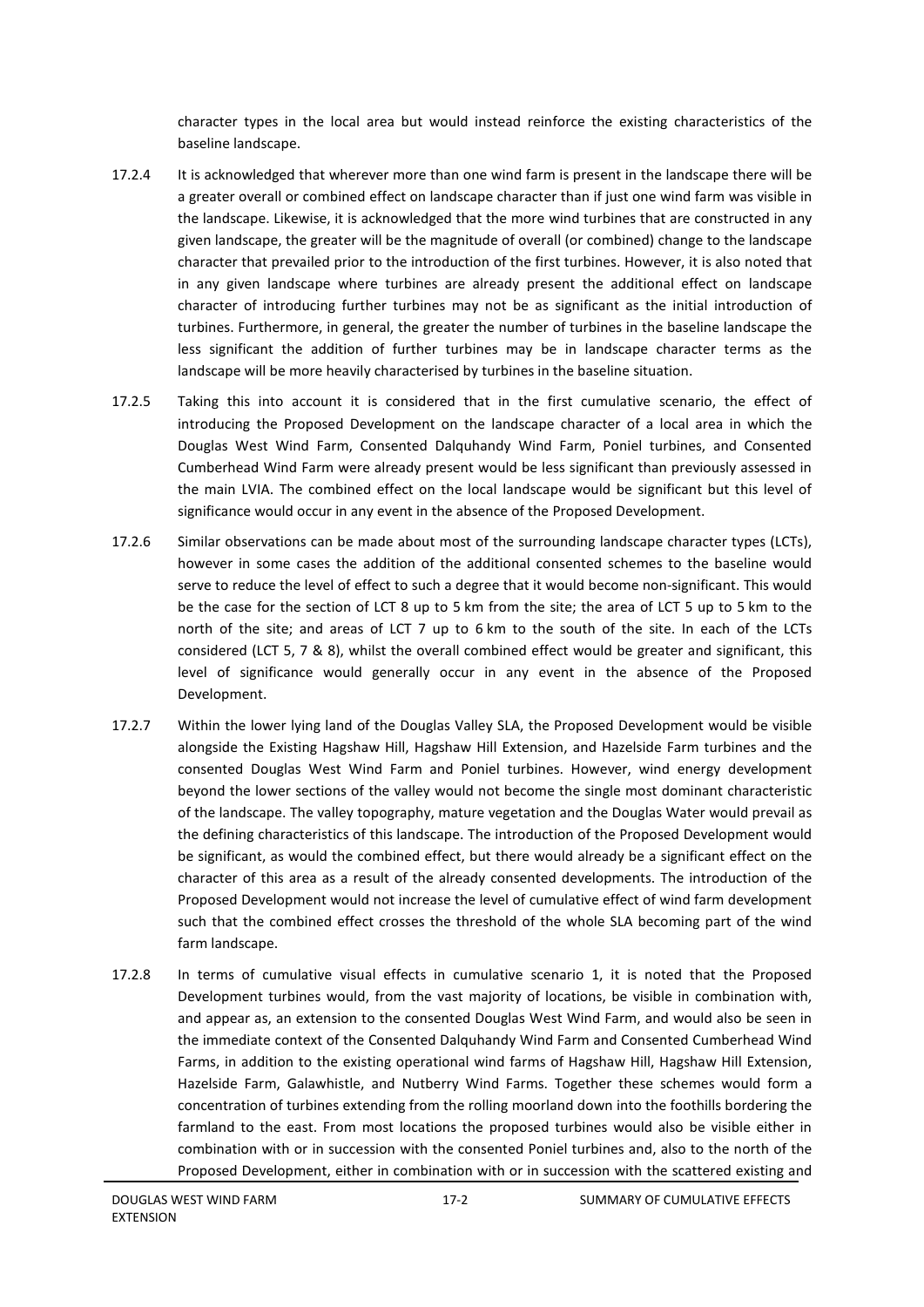consented medium to large scale individual turbines in the farmland along the M74 corridor (including Auchren Farm, Broken Cross Small, JJ Farm, M74 Eco-Park, Nether Fauldhouse, Letham Farm, Low Whiteside Farm and Yonderton Farm).

- 17.2.9 In general, where visible, the Proposed Development would reinforce the presence of turbines in views rather than introduce turbines into any views which are currently unaffected by turbines.
- 17.2.10 Measured against this baseline in cumulative scenario 1, whilst the overall combined impact might be greater, the additional effects arising as a result of introducing the Proposed Development would typically be less significant than reported earlier in the main LVIA. Indeed, the significant effects identified in the main assessment for the areas around Coalburn and Braehead; the eastern part of Douglas; the farmsteads and dwellings scattered along the eastern side of Bellfield Road; and properties in and around Rigside and Lesmahagow; would reduce to a non-significant level.
- 17.2.11 With regard to viewpoints in the wider landscape, the identified significant effect on visual receptors at viewpoints 4 (B7078 south of Lesmahagow) and 5 (A70 Rigside) would also reduce to a nonsignificant level once the revised baseline including the consented schemes is considered.
- 17.2.12 It is recognised that there would be a significant cumulative effect in relation to a small number of properties as a result of the Douglas West Wind Farm and the Proposed Development being constructed in conjunction, however the overall effect would not be overbearing such as to render the properties an unattractive place to live.
- 17.2.13 It is recognised that there would be some sequential cumulative effects along the M74, A70, B7078 and NCN 74. However, in the context of the already consented and operational wind farms in this landscape, the additional effect of introducing the Proposed Development would not be significant. The overall effect on these routes is likely to be significant but this effect would occur in any case in the absence of the proposed turbines.
- 17.2.14 It is noted that whilst the effects are considered to be long term, they are not ultimately permanent and upon decommissioning the Proposed Development the effects are almost entirely reversible. Therefore, there would be no permanent or irreversible effects on landscape character or visual amenity and these residual effects would not be significant.
- 17.2.15 Given the relatively high number of operational and consented schemes considered in cumulative scenario 1, the change to the baseline brought about by the other schemes in planning in scenario 2 would be minimal. Therefore, it is not considered that the cumulative effects would be discernibly greater in cumulative scenario 2 than in scenario 1 and no additional significant cumulative effects are predicted.
- 17.2.16 Wind turbines give rise to a wide spectrum of opinions, ranging from strongly adverse to strongly positive, with a wide range of opinions lying somewhere between these two positions. In considering the effects of the Proposed Development, a precautionary approach has been adopted and it is therefore assumed that the effects identified will be adverse in nature even though it is recognised that for some people the impacts could be perceived to be beneficial.
- 17.2.17 The recent consents for other commercial scale wind farms, such as, Douglas West Wind Farm, Consented Dalquhandy Wind Farm, Consented Cumberhead Wind Farm and Poniel turbines, are particularly relevant as once built they will serve to create a wind farm landscape across the locality of the site. In the context of these consented turbines the Proposed Development will sit within an area already surrounded by large scale wind turbines and in this regard, would constitute an obvious infill to complete the pattern and distribution of wind turbines in this area.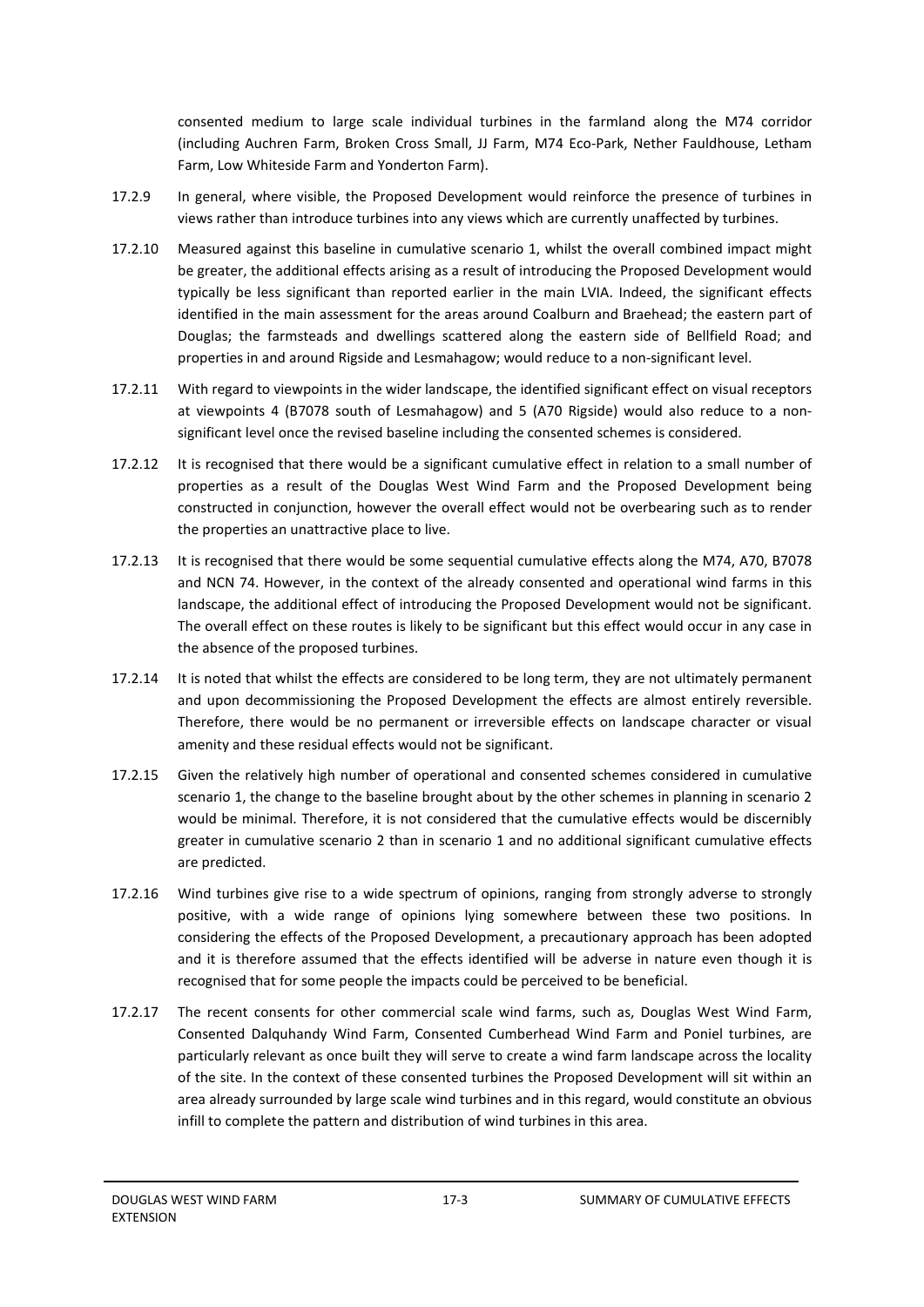#### *Ecology*

- 17.2.18 It is considered unlikely that any significant cumulative effects on blanket bog at a regional level would arise as a consequence of the Proposed Development adding to habitat loss associated with other projects. The Proposed Development and other wind farm projects within 10 km have been located on similar lower quality habitats common to the area. Therefore, cumulative effects on blanket bog and wet modified bog are assessed as negligible and not significant.
- 17.2.19 No bat roosts were confirmed in locations that may be affected by construction activities, therefore construction related cumulative effects are considered to be negligible and not significant.
- 17.2.20 A cumulative collision risk during operation may exist for bats, however, in general the activity rates at most sites within 10 km were very low and the risk of levels of collisions reaching regional significance are unlikely. A potential significant collision risk may exist for *Nyctalus* bats in a worstcase scenario if all projects are operational and if the Scottish population is as low as estimated, however this situation is considered unlikely.
- 17.2.21 Any impacts of collision risk on bats will be offset by mitigation measures (if required) which will improve foraging conditions away from turbines. Therefore, a minor adverse and not significant cumulative effect is predicted.

#### *Ornithology*

- 17.2.22 A detailed qualitative assessment of the cumulative effects of local wind farm projects considered the impact on disturbance-displacement and on collision risk on Important Ornithological Features (IOFs). The only impact considered to be potentially significant was that of disturbancedisplacement on black grouse which is predicted to be a moderate adverse effect. Local populations of black grouse have in recent years declined, however it is unclear whether this is due to the presence of operational wind farms or based on wider species' population trends. The proposed mitigation of native woodland planting has the potential to offer suitable habitat for black grouse and therefore is predicted to reduce the disturbance-displacement risk to a not significant level.
- 17.2.23 The cumulative impacts on other species considered were assessed to be not significant, therefore all cumulative effects on ornithology are not significant and no further mitigation is proposed.

#### *Noise*

- 17.2.24 A broad-brush approach to the recommendations of the *IOA Good Practice Guide* was undertaken which considered all operational and consented wind farms within approximately 5 km of the Proposed Development, regarding them together with the Proposed Development as a single development. Every turbine was treated as if it were directly upwind of each receptor at a single point in time, and no allowance was made for directivity. In keeping with the IOA Guidance, to take into consideration screening by the landform, 2 dB overall was deducted from the contribution of any turbine that is not visible from the receiver location.
- 17.2.25 This approach exaggerates the cumulative noise effects, because there are no receptor locations that can ever simultaneously fall downwind of every wind farm in the locality. Nevertheless, the proposed noise limits for the Proposed Development can be met under these circumstances at all but one of the receptor locations used in the present study, with the sole exception being the consented (but unbuilt) housing development at Gunsgreen.
- 17.2.26 The predicted exceedance at Gunsgreen using this approach was slight. The layout of proposed dwellings at Gunsgreen is not yet known, but acoustical screening within the housing estate will tend to reduce the levels and, as noted above, the broad-brush approach used exaggerates the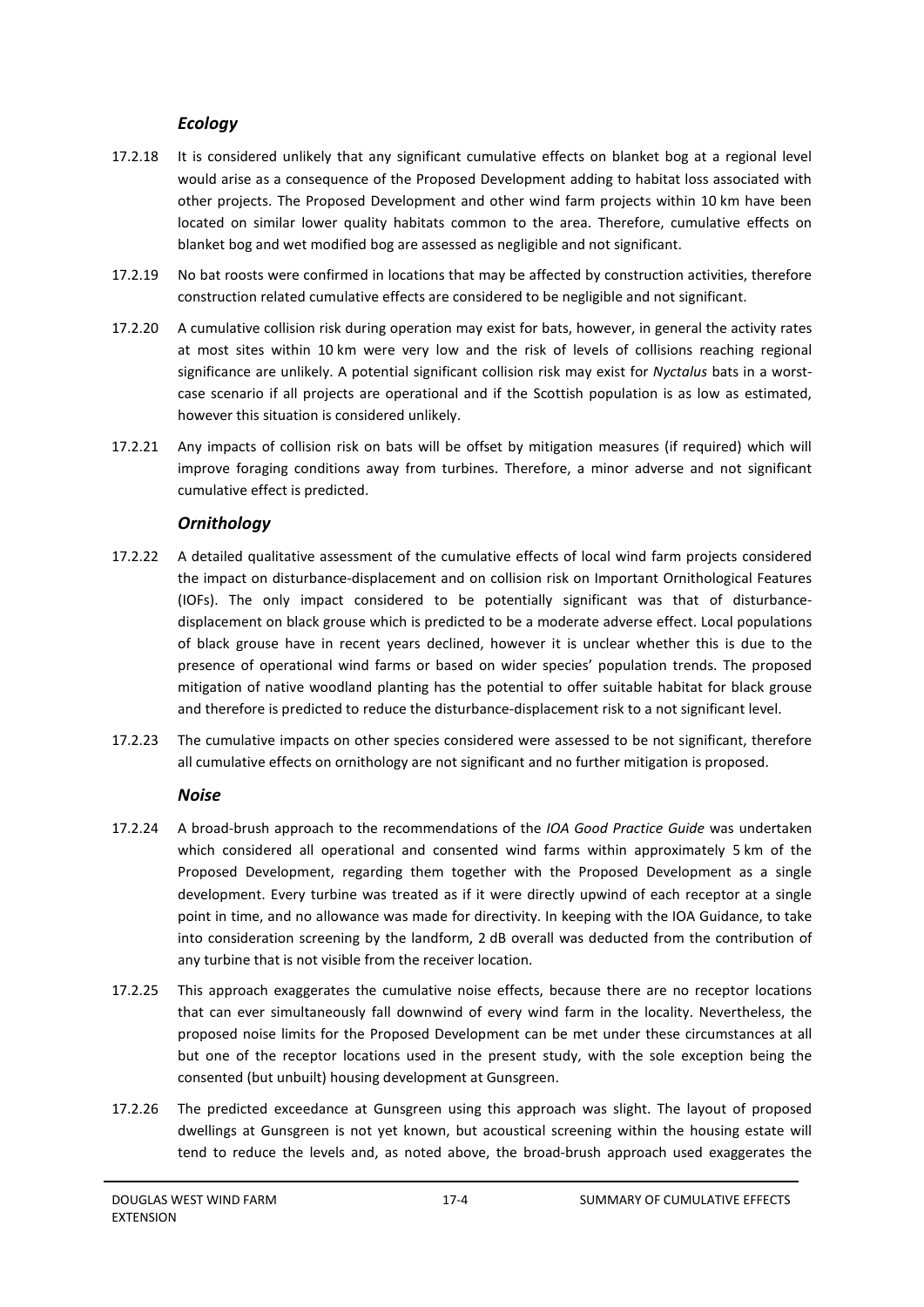cumulative effects as there are no receptor locations (including Gunsgreen) that can ever simultaneously fall downwind of every wind farm in the locality. It is therefore concluded that in reality, should this housing development ever be built in the future, that the noise limits set out in Chapter 9 would be met by the Proposed Development, alone and cumulatively.

17.2.27 The cumulative noise effects on local receptors are therefore considered to be not significant.

#### *Cultural Heritage*

- 17.2.28 Collectively the cumulative schemes in the local area constitute a cluster of 100 turbines in the hills to the northwest of Douglas. The Proposed Development would be an addition to the centre of the cluster, and the cumulative assessment addresses the effect of adding the Proposed Development to a baseline that includes consented and in planning developments, in the context of a baseline of operational developments.
- 17.2.29 For most of the heritage assets within the Outer Study Area the addition of the Proposed Development to a baseline including the operational and consented schemes within the Hagshaw cluster will be of no more than negligible magnitude. The Proposed Development would sit within the cluster and would not add appreciably to the visual impact from the operational and consented developments.
- 17.2.30 For the assets within Douglas and for Douglas Castle, the cumulative effect will be of negligible magnitude and of minor significance. The Proposed Development would sit within the cluster and would add very little to the visual impact from the existing operational and consented developments.

#### *Hydrology, Hydrogeology and Geology*

- 17.2.31 The assessment concluded that there will be no significant effects on geological resources associated with the Proposed Development. As such, no significant cumulative effects on geological resources associated with the Proposed Development, in combination with other similar local developments currently operational, consented or in planning, are predicted.
- 17.2.32 In terms of hydrology and hydrogeology, a number of operational and proposed wind energy projects in the vicinity lie partially within the catchment of the Poniel Water. A proportion of the drainage from these wind farms are likely to drain into the Poniel Water, although flows are also likely to be distributed to other watercourses as well. All of these wind farms either have, or will be required to prepare their own drainage strategies to protect all receiving watercourses from pollution and increased run-off. Therefore, with no or negligible predicted residual effects on the Poniel Water from the Proposed Development, it is considered that the combined effect on hydrological resources will be negligible and no additional mitigation measures over and above those committed to are considered necessary to address potential cumulative effects on hydrology or hydrogeology.

#### *Traffic and Transport*

17.2.33 A number of wind farm developments are proposed in the area surrounding the Proposed Development site. Construction traffic routeing to and from several of these is expected to use the same part of the road network as the Proposed Development (the M74 motorway and a very short strecth of the B7078 at junction 11 of the M74). The construction programmes for these potential cumulative developments are not yet known and so it cannot be said with any certainty whether any of them would be constructed at the same time as the Proposed Development. Any additional traffic from other consented wind farms on the relevant sections of the road network, at the same time as traffic from the Proposed Development, is likely to cause only negligible increases in traffic.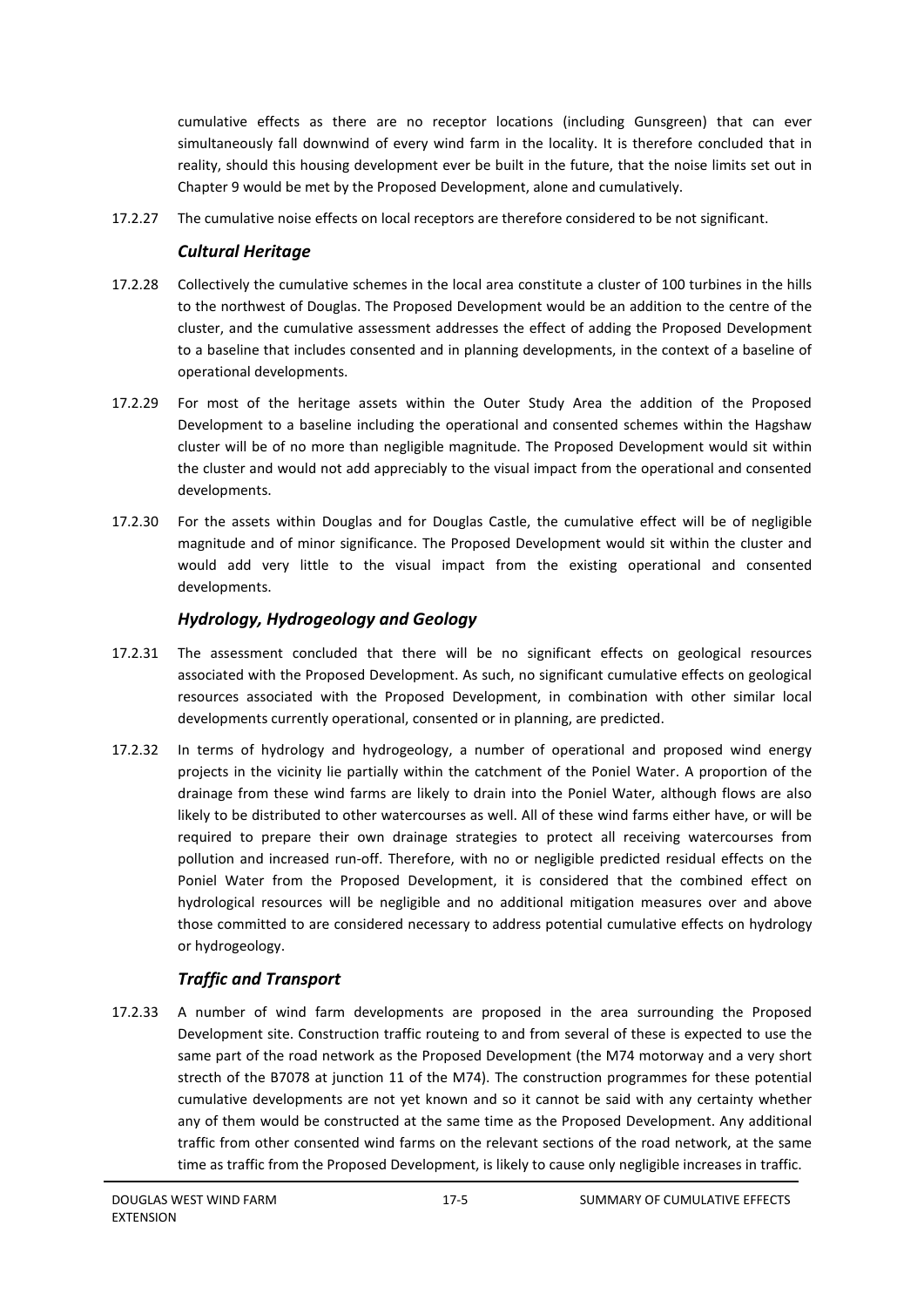- 17.2.34 Several industrial and residential developments are also planned in the area and could affect volumes of traffic on the roads within the study area. The traffic estimated to be generated by the Proposed Development is relatively small compared to that estimated to be generated by these other developments.
- 17.2.35 Furthermore, the Proposed Development construction traffic is of a relatively short duration and therefore when considered in combination with traffic from other consented developments, any potential cumulative effects would be temporary and relatively short in duration.
- 17.2.36 The cumulative effects arising from the Proposed Development and the other consented developments in the locality is considered to be negligible.

#### *Socio-Economics, Tourism and Recreation*

- 17.2.37 There are three main ways in which the Proposed Development could contribute to cumulative socio-economic effects. Two of these could result in beneficial cumulative effects and the other could result in an adverse cumulative effects.
- 17.2.38 Adverse cumulative effects on tourism, recreation and socio-economics could occur if the Proposed Development was expected to have a significant cumulative visual impact on important tourism receptors. It is however, important to note that even if such effects were to occur, they would not necessarily be significant. This is because landscape is likely to be a somewhat less important driver of tourism in South Lanarkshire than it is for other parts of Scotland.
- 17.2.39 The Proposed Development also has the potential to generate beneficial cumulative impacts if it were to help encourage the development of a significant local renewable energy supply chain. Initial investigations undertaken by the Applicant have identified a number of potential suppliers in the local area so there is some evidence that this effect may already be occurring.
- 17.2.40 The development of a strong local supply chain would help to increase the economic benefits of the Proposed Development and similar projects in the local area, which could help to increase the magnitude of the long-term beneficial economic effects considered in Chapter 13. The Applicant's Responsible Contracting Policy and stated preference for securing supplies locally where possible should help to support this.
- 17.2.41 Furthermore, if additional community benefit and shared ownership income was secured from other similar developments in the area this would enable the local community to leverage more funding and investment into the area. Physical infrastructure such as roads could also become part of the network of access paths around Junction 11 off the M74, attracting more people to the area.

#### *Aviation, Radar and Telecommunications*

- 17.2.42 It is considered that as none of the consented wind farm developments have significant residual effects on aviation, radar or telecommunication interests, the potential for cumulative effects is negligible.
- 17.2.43 Therefore, it is considered that there will be no significant cumulative effects on aviation, radar or telecommunication interests.

#### *Shadow Flicker*

17.2.44 In order to assess the potential for cumulative impact from other wind farm developments in the surrounding area or from turbines within the Proposed Development, any turbine within 3 km of the Proposed Development site were reviewed.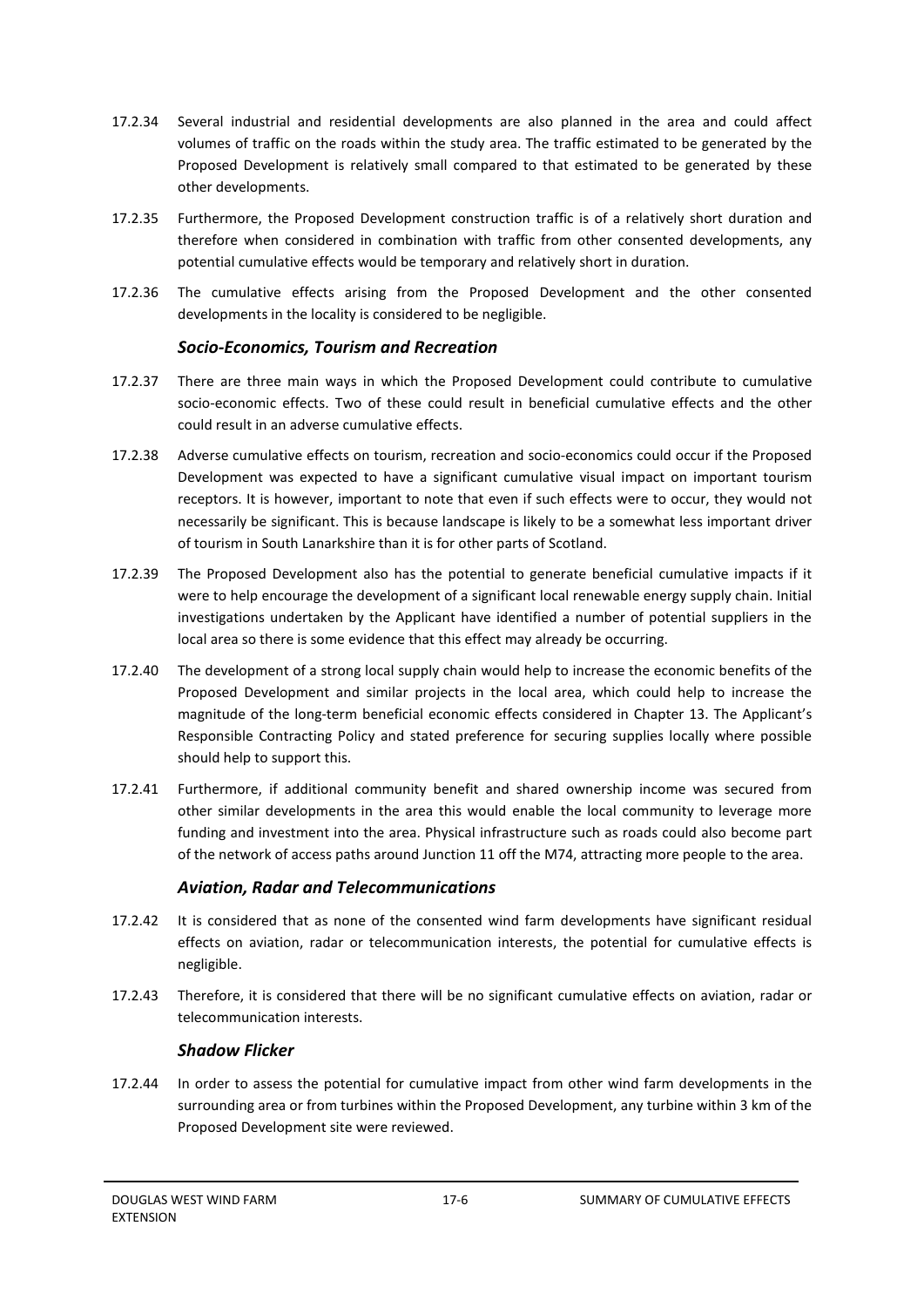- 17.2.45 There are two developments (Consented Dalquhandy Wind Farm and Douglas West Wind Farm) located within 3 km of the proposed turbine locations, which have a shadow flicker study area overlapping with the Proposed Development study area. Three shadow flicker receptors were identified within the areas of overlap.
- 17.2.46 A cumulative shadow flicker assessment was undertaken at three receptor locations within the study area overlap (Receptors 1, 2 and 3 - Station House, Blackwood Cottage and Gunsgreen). The total number of shadow hours per year remain within the recommended limit of 30 hours per year. This is likely to be a conservative total as the final orientation of the proposed houses at Gunsgreen is unknown as is any proposed landscaping and planting.
- 17.2.47 In conclusion, the predicted cumulative shadow flicker residual effect across the Proposed Development study area would not be significant.

#### *Forestry*

- 17.2.48 In order to assess cumulative forestry impacts on Cumberhead Forest, woodland removal has been used as the principle indicator. The Proposed Development seeks to install 13 six megawatt turbines into Cumberhead Forest, with an associated impact of 0.42 ha of woodland removal per megawatt, which is the lowest impact of any of the operational, consented or proposed wind farm developments within Cumberhead Forest.
- 17.2.49 The Proposed Development has adopted a similar approach to the other wind farms in relation to minimising woodland removal, however, the use of 200 m tip heights results in greater clearance between the rotor swept edge of the rotor and tree canopy heights, significantly reducing the need for woodland removal.
- 17.2.50 From a cumulative impact assessment perspective, the Proposed Development, Revised Cumberhead Wind Farm and the operational Nutberry Wind Farm would see a total of 33 turbines, generating 143 MW of renewable energy located across Cumberhead Forest. This would comprise a loss of 109.06 ha of Sitka spruce dominated woodland within the forest, representing 5.4 % of the total forest area.
- 17.2.51 The cumulative loss of 5.4 % of Cumberhead Forest is considered a minor effect in the context of the property, especially when the losses come from generally lower yield class crops in the higher altitude locations, reducing the impact of loss of production. The Wind Farm Forest Plan demonstrates that Cumberhead Forest will remain a largescale, productive commercial forest, capable of longer-term sustainable production of good quality commercial timber. The positive renewable energy and carbon reduction benefits that would accrue from the wind farms within the forest are also noteworthy in this regard.
- 17.2.52 It is important to note, both the Revised Cumberhead Wind Farm and the Proposed Development will deliver compensatory planting to mitigate the loss of productive conifers and as such the actual loss of woodland related benefit is limited to the areas previously removed for Nutberry Wind Farm.

## <span id="page-8-0"></span>17.3 Conclusions

- 17.3.1 All the technical assessments, with the exception of ecology and landscape and visual, conclude no significant cumulative effects as a result of the Proposed Development.
- 17.3.2 The ecological impact assessment concluded a potential significant collision risk may exist for *Nyctalus sp.* bats however it is considered unlikely and required all projects to be operational and for the Scottish population to be as low as estimated. Mitigation measures are proposed if required.